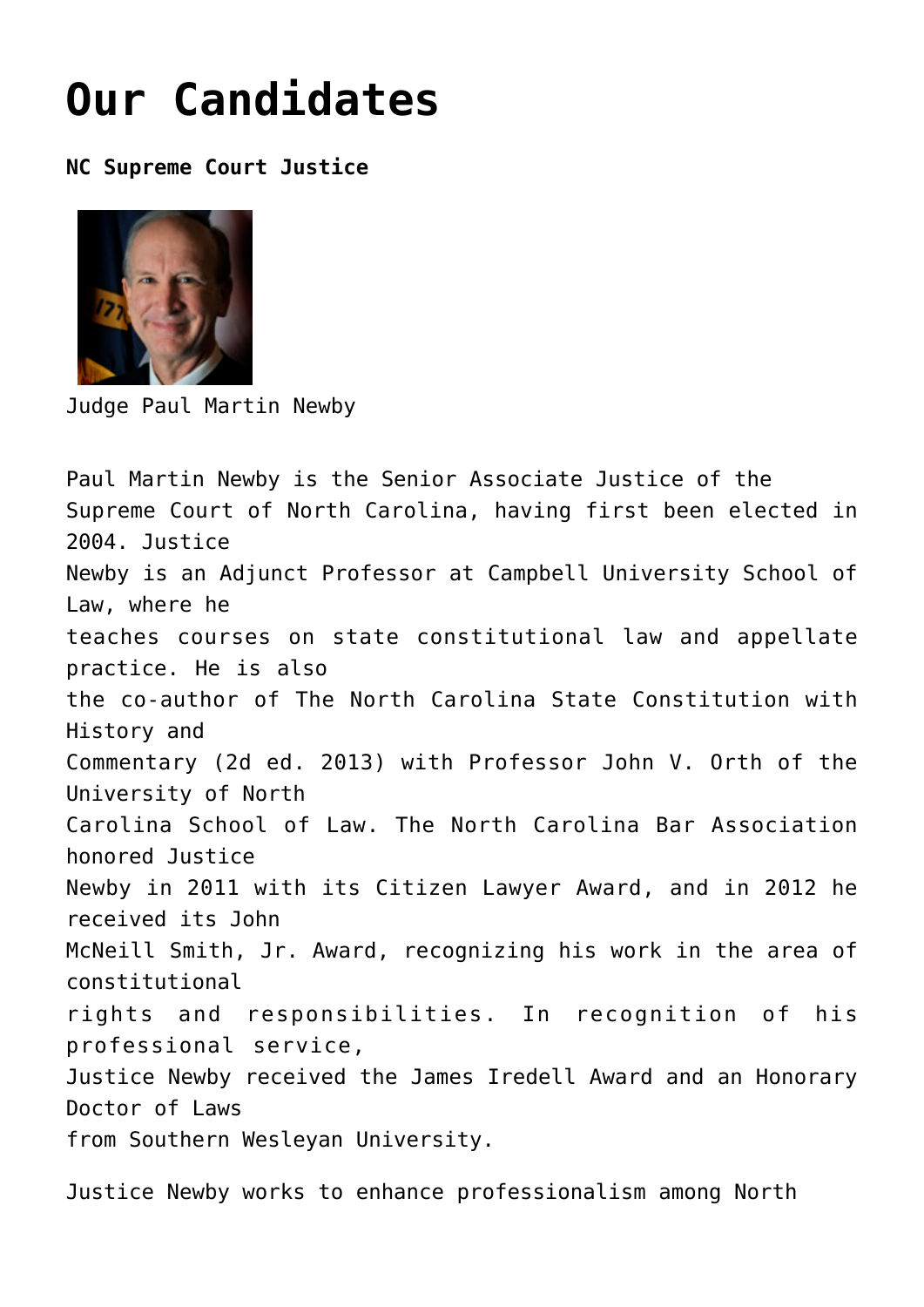Carolina's lawyers having served as chair of the Commission on Professionalism. Justice Newby co-chairs the Chief Justice's civic education initiative, traveling across North Carolina to meet with school and civic groups to discuss the Supreme Court and the role of the judiciary. He is the Court's liaison to the North Carolina Business Court and the North Carolina Board of Law Examiners. He is a frequent judge at various moot court and mock trial events. Justice Newby speaks to lawyers and judges from around the world about the American legal system and the rule of law, including groups of international parliamentarians and judges for the Open World Program, sponsored by the Library of Congress. He has been an instructor for the North Carolina Judicial College and various continuing legal education courses. Justice Newby actively participates in the North Carolina Bar Association. He is currently a member of the Justice and Judiciary Committee (2018-present). In the past, Justice Newby has served on the Strategic Planning & Emerging Trends Committee (2015-2018), the Appellate Practice Section Council (2015-2016), International Law Section Council (2010-2015), the Technology Advisory Committee (2005-2011), the Litigation Council (2005-2011), and as Vice President (2008-2009). Born in Asheboro, North Carolina on May 5, 1955 to Samuel O.

and Ruth Parks Newby, he was raised in Jamestown where he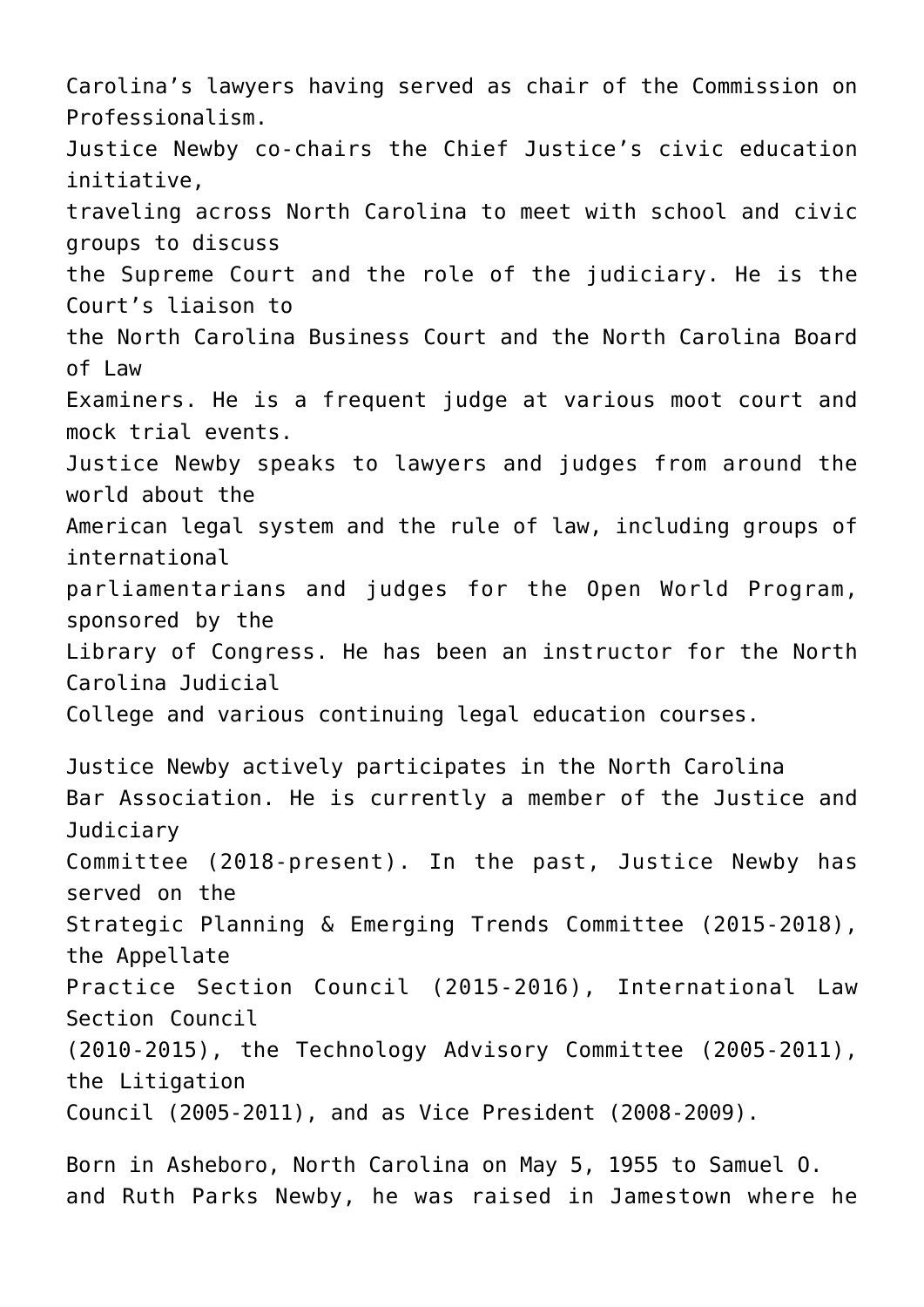graduated from Ragsdale High School. He received a Bachelor of Arts degree in Public Policy Studies (magna cum laude) from Duke University and a Juris Doctor from the University of North Carolina School of Law. Before beginning his legal career, Justice Newby served as a judicial intern in the United States Supreme Court and interned in the 18th Judicial District Public Defender's Office (Greensboro/High Point). He began his law practice in Asheville with Van Winkle, Buck, Wall, Starnes, and Davis, P.A. and later served as Vice President and General Counsel of Cannon Mills Realty and Development Corporation in Kannapolis. In 1985, Justice Newby was appointed as an Assistant United States Attorney for the Eastern District of North Carolina in Raleigh where he served for over nineteen years. During this time, he taught many courses for the United States Department of Justice and received the Crime Victims Fund Award. He also played an integral role in conducting the undercover sting operation which recovered North Carolina's original copy of the Bill of Rights, stolen during the Civil War.

Justice Newby is an Eagle Scout and is the recipient of the Heroism Award for rescuing nine people from a riptide, the God and Service Award, the Silver Beaver Award, and the Scouter of the Year Award. In 2012, Justice Newby was designated a Distinguished Eagle Scout, a